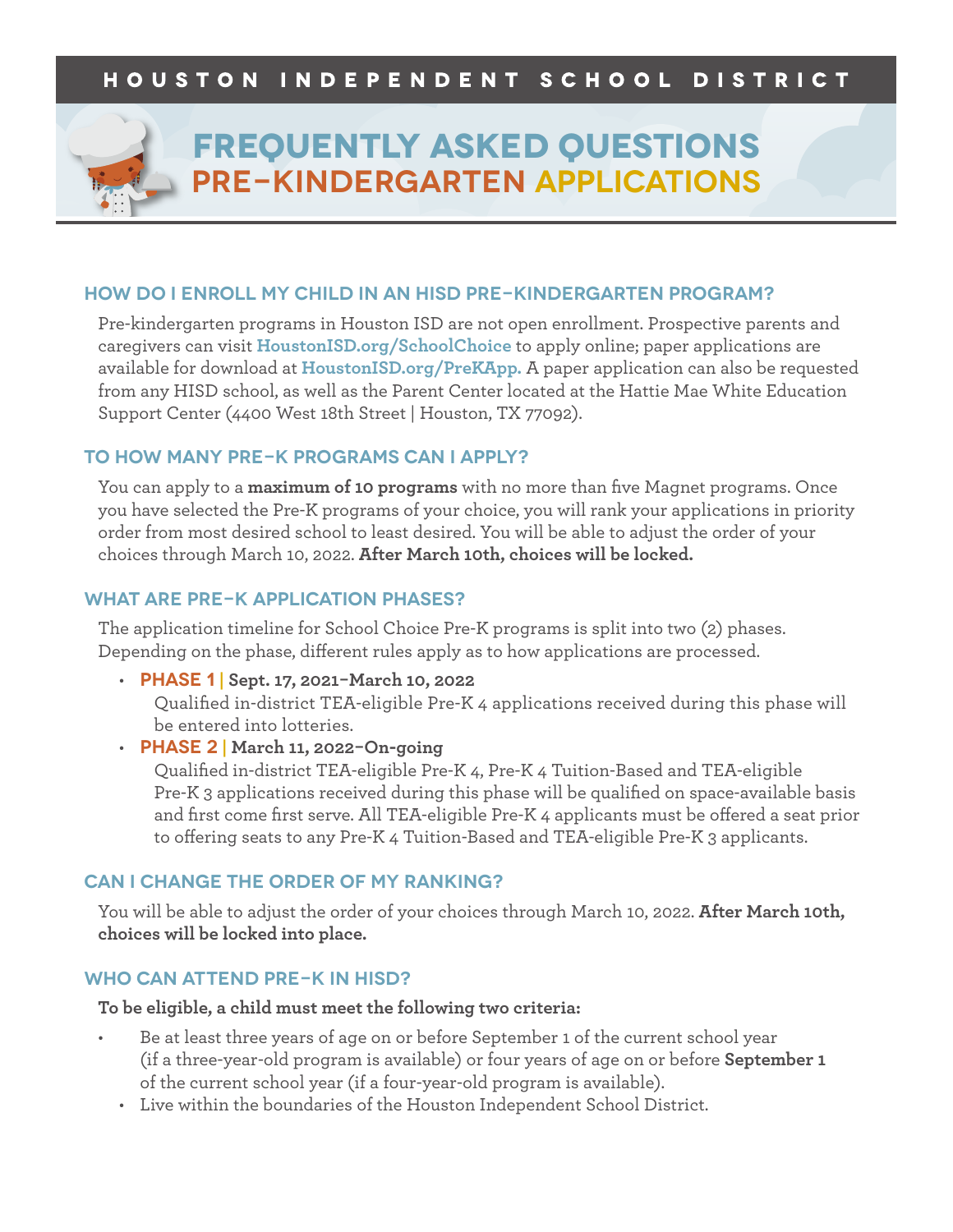

# **Frequently Asked Questions Pre-Kindergarten applications**

#### **Meet at least one of the criteria listed below:**

- Child is homeless.
- Child unable to speak or understand English as determined by the Home Language Survey.
- Child is economically-disadvantaged.
- Child of an active-duty member of the U.S. military or one who has been killed, injured or missing in action while on active duty.
- Child is or has been in the conservatorship of the Department of Family and Protective Services following an adversary hearing held as provided by Section 262.201, Family Code.
- Child meets any eligibility criteria for Head Start.
- Child of a person eligible for the Star of Texas Award as a peace officer as defined in Section 3106.002, a firefighter as defined in Section 3106.003, or an emergency medical first responder as defined in Section 3106.004.

### **WHAT IF MY CHILD IS NOT ELIGIBLE?**

Tuition-based Pre-K 4 and TEA-eligible Pre-K 3 applications will be considered after **April 21, 2022,**  or if the school has exhausted its TEA-eligible Pre-K 4 waitlist.

Campuses must enroll all TEA-eligible Pre-K 4 students first.

### **WHAT IS TUITION-BASED PREK?**

HISD offers Pre-K on a tuition basis to students who do not meet the eligibility requirements to attend **Pre-K for free.** The current tuition rate for Pre-K is \$5,675.04 (nine payments of \$630.56 per month)\*. For a comprehensive overview of tuition-based pre-k, visit **HoustonISD.org/TuitionPreK.**

*\*Cost is reflective of the 2021 – 2022 school year; cost update for 2022 – 2023 will be available May 2022.*

## **WHAT DOCUMENTATION DO I NEED TO PROVIDE?**

- Proof of address (utility bill such as light, gas, water, or lease)
- Child's original birth certificate or other document establishing student identity
- Child's immunization records
- Parent identification

#### **Additional documentation used to determine a student's eligibility for tuition-free Pre-K include:**

- Home language survey
- Income verification
- Student Assistance Questionnaire
- Military Identification Number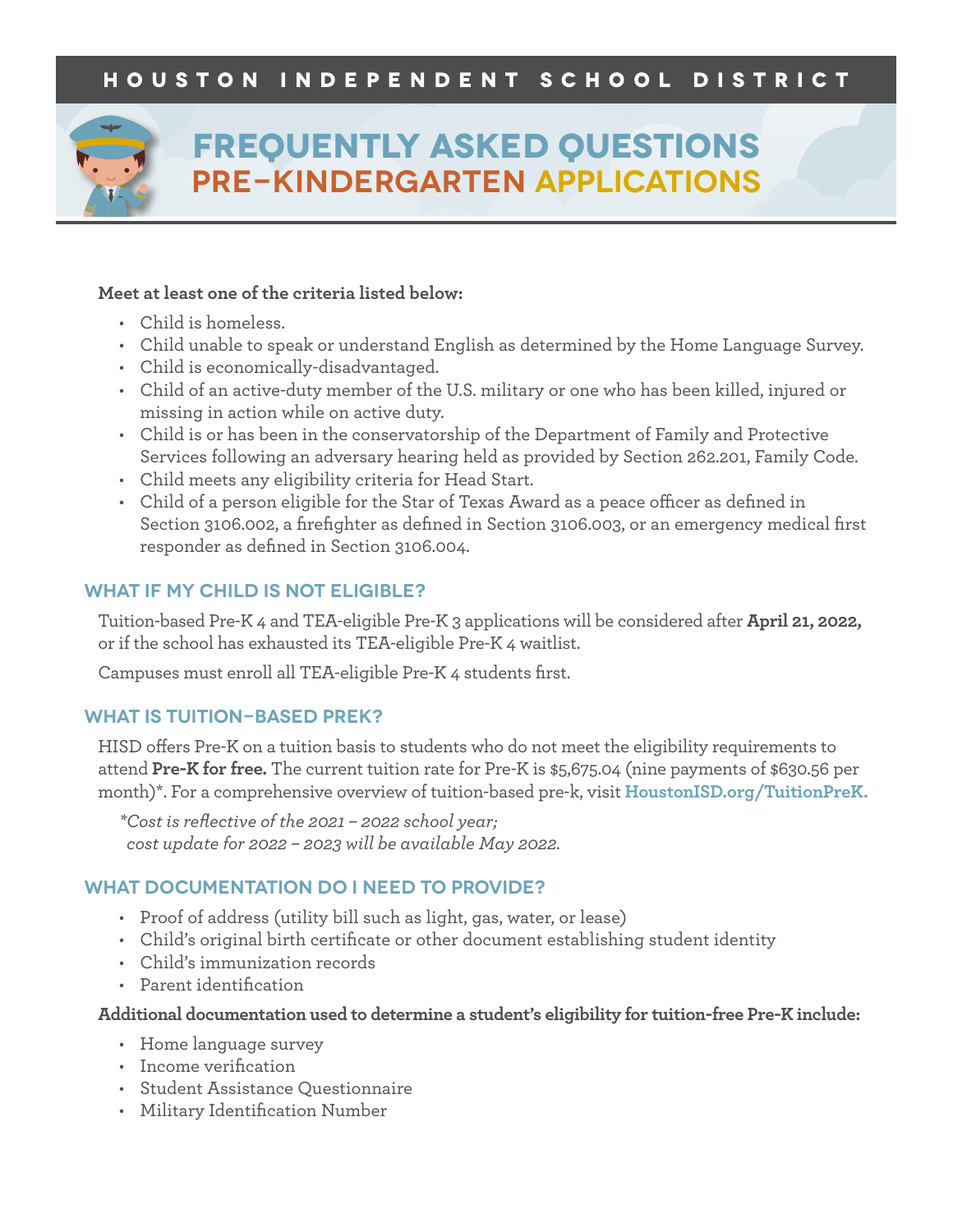

# **Frequently Asked Questions Pre-Kindergarten applications**

#### **WHY CAN'T ALL STUDENTS ATTEND HISD PRE-K?**

The Texas Legislature determines eligibility requirements for free, public Pre-K in Texas. The eligibility is therefore limited.

#### **DOES HISD ENROLL THREE-YEAR-OLD STUDENTS IN PRE-K?**

Campuses must enroll all TEA-eligible Pre-K 4 students first. If there are additional spots in Pre-K after all eligible and tuition-paying four-year-old students have been enrolled, applicants will be contacted by campus designated personnel for enrollment instructions.

#### **HOW WILL TUITION-BASED APPLICANTS BE CONTACTED FOR ENROLLMENT?**

Applicants will be **contacted by a campus designated personnel** after all TEA-eligible Pre-K 4 students have enrolled. Campuses may offer seats to tuition-based applicants and TEA-eligible Pre-K 3 on a space-available basis.

#### **WHAT PRE-K OPTIONS ARE AVAILABLE IN HISD?**

**Prospective Pre-K students can be enrolled in the following programs:**

**DUAL LANGUAGE PROGRAM:** The dual language program provides instruction in English and Spanish. **Magnet Programs:** Wharton & Helms

**Language Immersion Program:** Language Immersion programs are taught with a minimum of 50% to a maximum of 80% of daily instruction in the non-English language. **Magnet Programs:** Arabic Immersion & Mandarin Immersion.

**Montessori Program:** The Montessori program emphasizes highly-personalized learning for each child to develop his/her own interests and full potential. **Magnet Programs:** Blackshear, Garden Oaks Montessori, and Baker Montessori.

**English as a Second Language Program:** The ESL program offers English language instruction for students with a home language other than English. Teachers in an ESL classroom have specific state certification and training to work with students learning English. ESL is also offered to (a) Spanish-speaking students whose parents have declined the transitional bilingual program and (b) English Learner (EL) students who have been preexited from the transitional bilingual program.

**ENGLISH PROGRAM:** The English program is provided to students whose primary language is English. All instruction in academic subjects and non-academic subjects is delivered in English.

**EARLY CHILDHOOD CENTER:** Early Childhood Centers specialize in early learning and education, offering Pre-K and Kindergarten classes exclusively. Because of their focus, ECCs are uniquely-positioned to support students with their early learning and developmental needs.